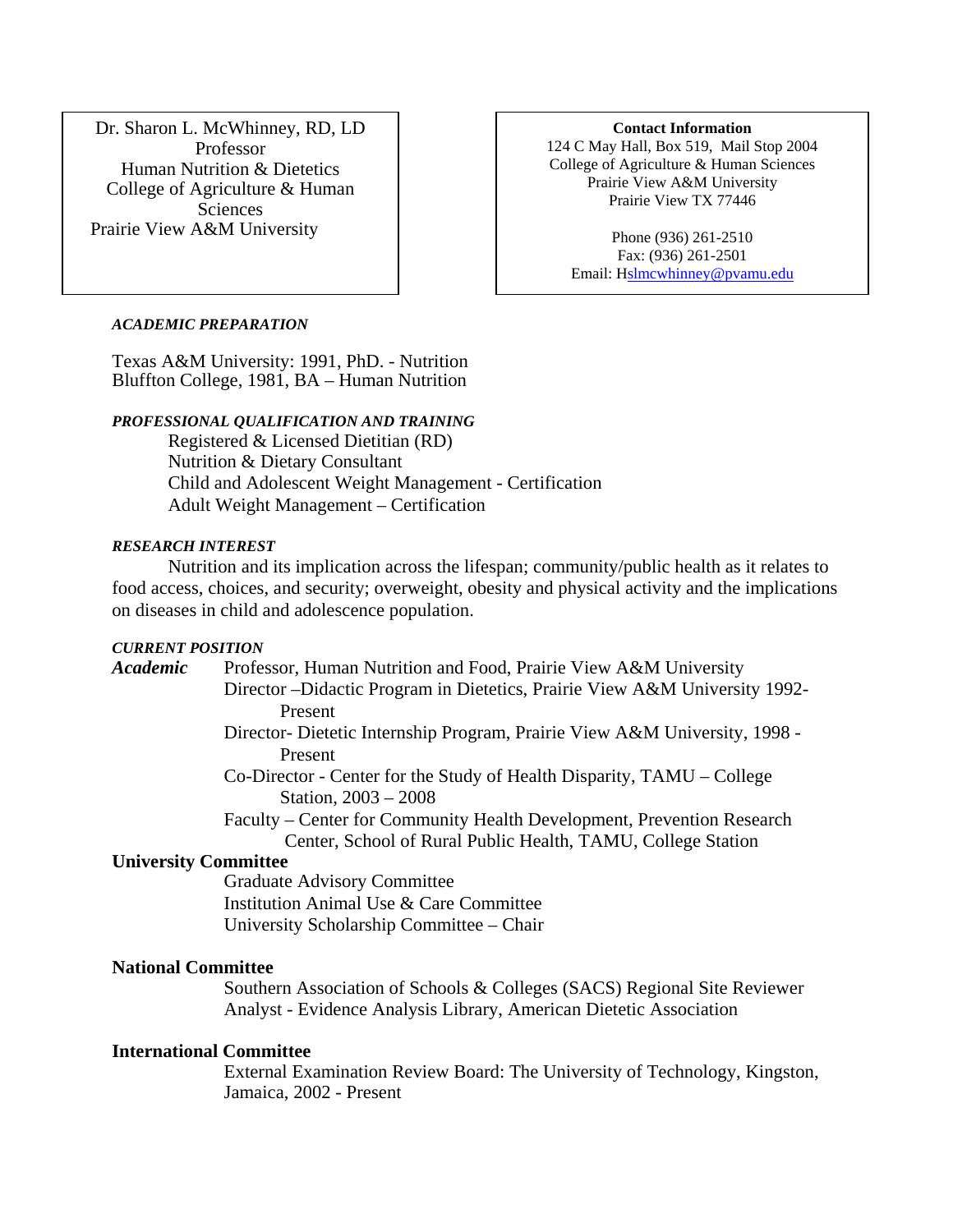#### *SPECIAL DOCUMENTS WRITTEN*

Self study document for accreditation of the Post Baccalaureate Dietetic Internship Program. Accredited 2000 - 2010.

 Self study document for accreditation of the Undergraduate Didactic Program in Dietetics. Accredited 2000 – 2010.

#### *TEXTBOOK REVIEWED*

 Nutrition through the Lifecycle 2Ed. Wadsworth Publishing: 2006 Understanding Nutrition Therapy & Pathophysiology 1e, Wadsworth Publishing, 2006 Nutrition, Real People, Real Choices, Burrston House Ltd. 2008

## *COURSES TAUGHT*

Graduate and undergraduate nutrition and food courses in addition to Research Problems, Research methods, Advanced Practicum in Dietetics I & II, Dietetic Seminar I & II, Nutrition & Wellness, Community Nutrition Health.

## *GRADUATE STUDENT ADVISORY COMMITTEE (RECENT)*

Beverly Copeland "Prevalence and Factors Influencing Childhood Obesity in African and Hispanic Americans." 2006 (Chair)

Andrea McDonald "Factors impacting preparation and consumption of healthy foods by lower socio-economic families in Rural America' (Chair)

### *PROFESSIONAL ORGANIZATION MEMBERSHIP*

American Society for Nutrition American Dietetic Association Dietetic Educator of Practitioners Diabetes Care & Education Public Health Nutrition Texas Dietetic Association

## *PUBLICATIONS*

"The Immuno-Enhanchancing Effects of Dietary beta-carotene in Chickens." Sharon L. McWhinney, C.A. Bailey and B. Panigrahy. *Journal of Poultry Science,* vol.68 Suppl. l, 1989.

"Beta Carotene and Canthaxanthin Concentration on the Immune Status in Chicks.' McWhinney, S. L and C.A. Bailey. *FASEB Journal.* Vol. 7(4) 1993.

"Depletion of Essential Minerals During Cooking". S. L. McWhinney, H.G. McWhinney, and P. Gardner. *FASEB Journal* Vol.10(3) 1996.

Depletion of Essential Minerals from Vegetables: A Surface Science Approach." H.G. McWhinney and S. L. McWhinney, Proceedings, 16th International Congress on Nutrition, Montreal, Canada, July 27- August 1,1997.

"The Effect of Nutrition Intervention on the Nutrition Attitudes of the Rural Elderly." S. L.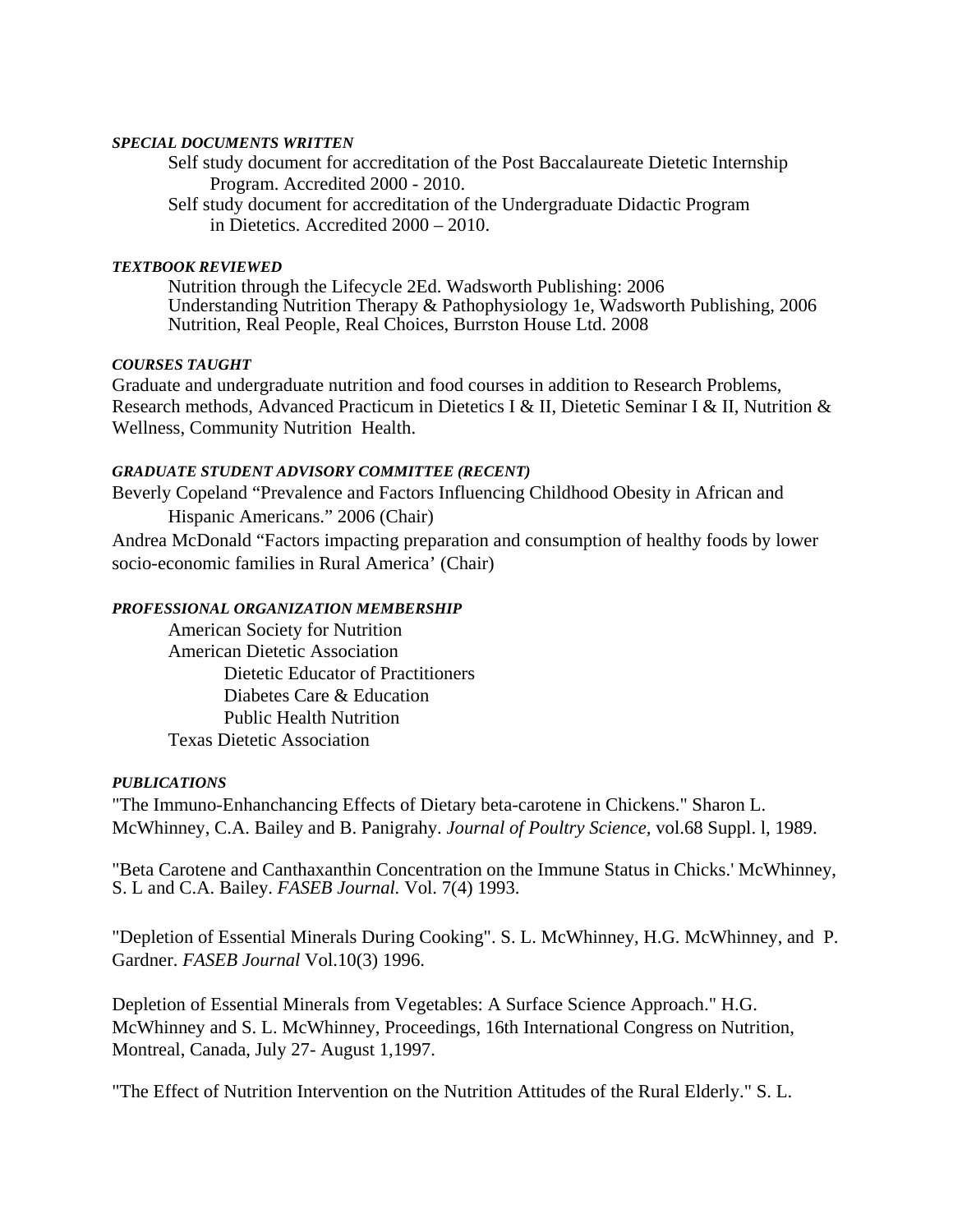McWhinney .Proceedings, 16th International Congress on Nutrition, Montreal, Canada, July 27 - August 1,1997.

"Analysis of Foods Offered for Lacto-Ovo-Vegetarians and Vegans in a University's Student Cafeteria." M.M. Derricote and S.L. McWhinney. *J AM Diet. Assoc.* 97(9) Supplement.1997.

"Role of Food Labels in Nutritional Practices of Rural Elderly Persons." S.L. McWhinney and S. Choudhari. Proceedings, 11<sup>th</sup> Biennial Research Symposium, Association of Research Directors, San Antonio, TX, October 1 -4, 1997.

"Association Between Diet Knowledge and Quality of Diets of Southern Rural Elderly." C.J. Lee, S. Godwin, J. Tsui, M. Kumelachew, S. L. McWhinney et al., *J of Nutr. for the Elderly* Vol. 17(1) 1997.

## *PROFESSIONAL PRESENTATIONS*

"Dietary p-Carotene and Canthaxanthin Reduce *In Viva* and *In Vitro* Chick Bursal Lymphocyte Proliferation." Annual Poultry Science Conference, Texas A&M University, College Station, Texas, August 1991.

"Nutrition Fuels Fitness." Jowell Elementary School, Cypress Fairbanks Independent School District. Presented in recognition of National Nutrition Month. March 1993.

"Dietary p-Carotene and Canthaxanthin Reduce *In Viva* and *In Vitro* Chick Bursal Lymphocyte proliferation." College of Engineering and Architecture Symposium-E&A '93, Prairie View A&M University, March 1993.

"Beta-Carotene and Canthaxanthin Concentration on the Immune Status in Chicks."Experimental Biology, New Orleans, Louisiana, March 1993.

"Dietary Management and Nutritional Practices." Association of Research Directors Biennial Symposium, Fall 1994.

"Depletion of Essential Minerals from Plants During Cooking" Experimental Biology, 1996.

"Research Initiatives at Historically Black Colleges & Universities" The American Dietetic Association: Third Annual Research and Education Symposium – NOBIDAN October 1997.

"The Effect of Nutrition Intervention on the Nutrition Attitudes of the Rural Elderly." 16th International Congress of Nutrition, Montreal, Canada, July 1997.

"The Faculty – Reaffirmation of Accreditation by the Southern Association of Colleges  $\&$ Schools" PVAMU Faculty Conference, August 1998.

"Analysis of Foods Offered for Lacto-Ovo-Vegetarians and Vegans in a University's Student Cafeteria. The American Dietetic Association- Annual Conference 1997.

"Mentoring: Preparation for Students and Interns in Dietetics:" National Organization for Blacks in Nutrition & Dietetics 7<sup>th</sup> Midyear Conference, Dallas Texas, March 2000.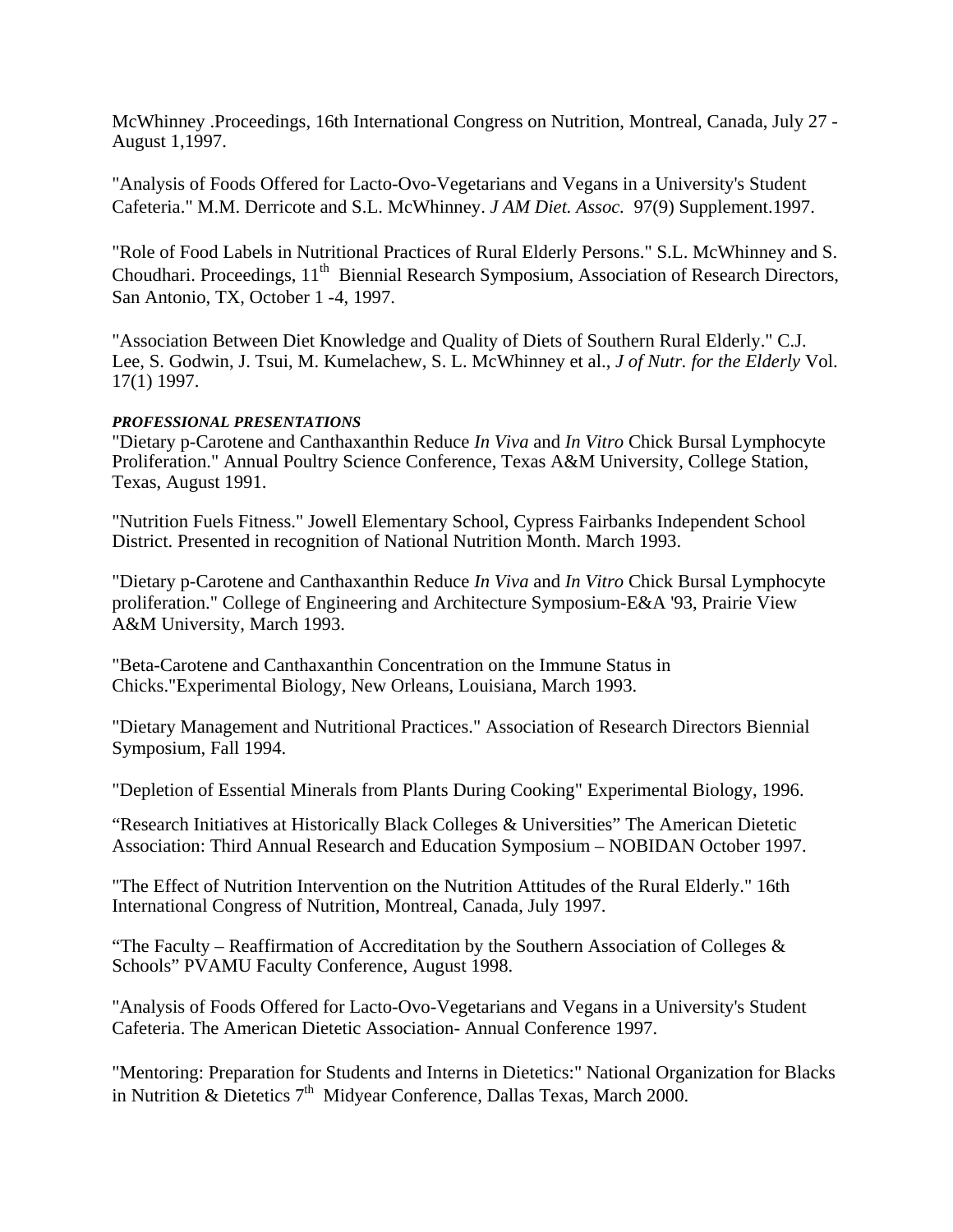"Nutrition and Physical Activity: A Community Based Assessment" Food & Nutrition Summer Institute, Maryland. July, 2000.

"Nutrition Linkages & Its Impact on Community Health." USDA- Food & Nutrition Summer Institute, Accra. Ghana. July 2001.

"Program Overview – Nutrition & Dietetics" Academic Program Retreat, July 2002.

"Prevalence of Overweight and Obesity in School Age Children" Annual Conference –The American Dietetics Association, October 2003

Panel Member, "Social/Behavioral Sciences and Education Research" Texas A&M University Junior Faculty Workshop, Corpus Christi, November 3-4, 2005

"A School Based Intervention to Reduce Childhood Obesity: Process, Challenges and Impact." APHA, Annual Conference, December, 2005.

"Collaboration between a research institution, federally qualified health center and historically black university: A necessary yet challenging endeavor, APHA, December 2005.

'Availability of Food Resources and Physical Activity Facilities in a Small Rural University Community.' American Dietetics Association, Annual Conference , 2006.

'Nutritional Practices among 416 Middle School Students in a Southern State" APHA 2007.

'Obesity and Related Factors in three Generation Families' Experimental Biology, 2007

"Predictors of Dietary Behavior among Elementary School Children Using a Path Model, ASHA 2007.

"Blood Lipid Profile Shows Similar Patterns Across Three Generation Families" 15th International Congress on Dietetics, Yokohama Japan, 2008

# *RESEARCH & FUNDED PROPOSALS*

"The Relative Depletion of Available Iron from *Spinacia Oleracea.* " University Research Enhancement Grant. \$3,000. (1993)

"Planning and Implementation of Dietetic Internship Program." USDA 1890 Institution Capacity Building Grants Program. \$180,000. (1994)

"South Texas Hypertension Study." Collaborative Research Project involving Texas A&M College Station, Prairie View A&M University, Texas A&M Corpus Christi and Texas A&M Laredo, \$500,000. (Texas Department of Health) 1995

"Enhancement of the Food and Nutrition Curricula at Prairie View A&M University." USDA 1890 Institution Capacity Building Grants Program. \$174,855. 1998